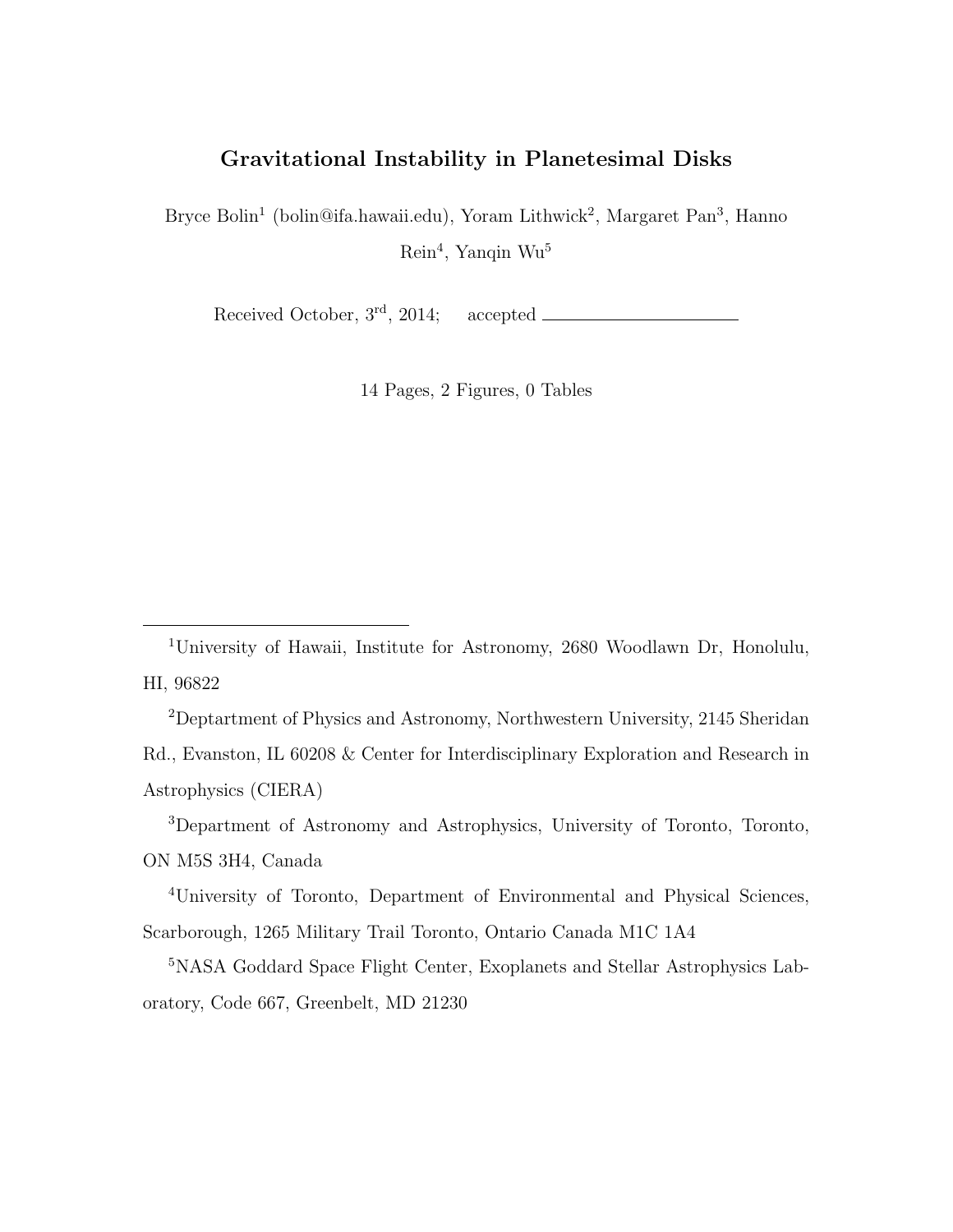#### ABSTRACT

Gravitational instability (GI) has been proposed as a method of forming giant gas planets enhanced by disk thermodynamics in a protoplanetary disk [\(Durisen](#page-9-0) et al. [2007;](#page-9-0) [Boss 1997\)](#page-8-0) and as a method of forming planetesimals through the focusing of boulders by the interaction between solids and gases in a turbulent circumstellar disk [\(Johansen](#page-10-0) et al. [2007;](#page-10-0) [Youdin and Goodman 2005\)](#page-11-0). GI is mediated through a gaseous circumstellar disk in each each of these scenarios. We explore the possibility of GI occurring in a planetesimal disk devoid of gas. In this regime, mutual collisions between planetesimals are required to dissipate their orbital shear and velocity dispersion enough for collapse to occur as described by the Toomre stability criterion [\(Goldreich and Lynden-Bell](#page-9-1) [1965;](#page-9-1) [Toomre 1964\)](#page-11-1). How frequent must collisions be between planetesimals in a gravitationally stable planetesimal disk for GI to occur? Are there collisional rates where GI is postponed indefinitely in an equilibrium state between gravitational stirring and collisional cooling? We present 3D shearing sheet simulations using the REBOUND N-body code with the symplectic epicyclic integrator [\(Rein and Liu](#page-10-1) [\(2012\)](#page-10-1); ?) in which the candidate collision rates are within a few orders of magnitude of the disk dynamical lifetime. Our simulations suggest that collisions rate directly controls disk cooling. The shape of the disk cooling curve is independent of the collision rate when scaled to the collision time.

Subject headings: Planetary formation; Planetesimal disks; Dynamics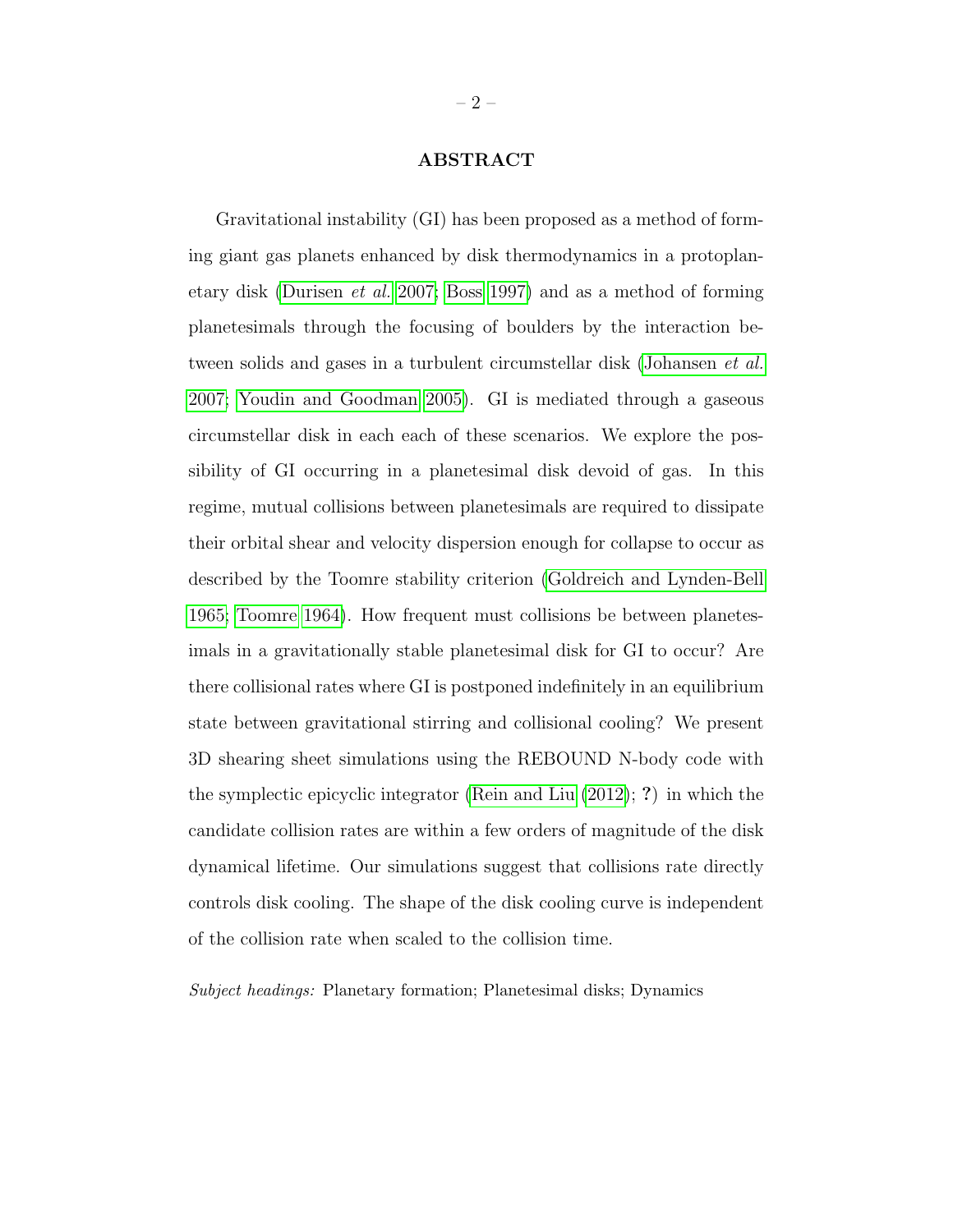Proposed Running Head:

# Editorial correspondence to:

Bryce Bolin Institute for Astronomy University of Hawaii 2680 Woodlawn Drive Honolulu, HI 96822 Phone: +1 808 294 6299 Fax: +1 808 988 2790

E-mail: bolin@ifa.hawaii.edu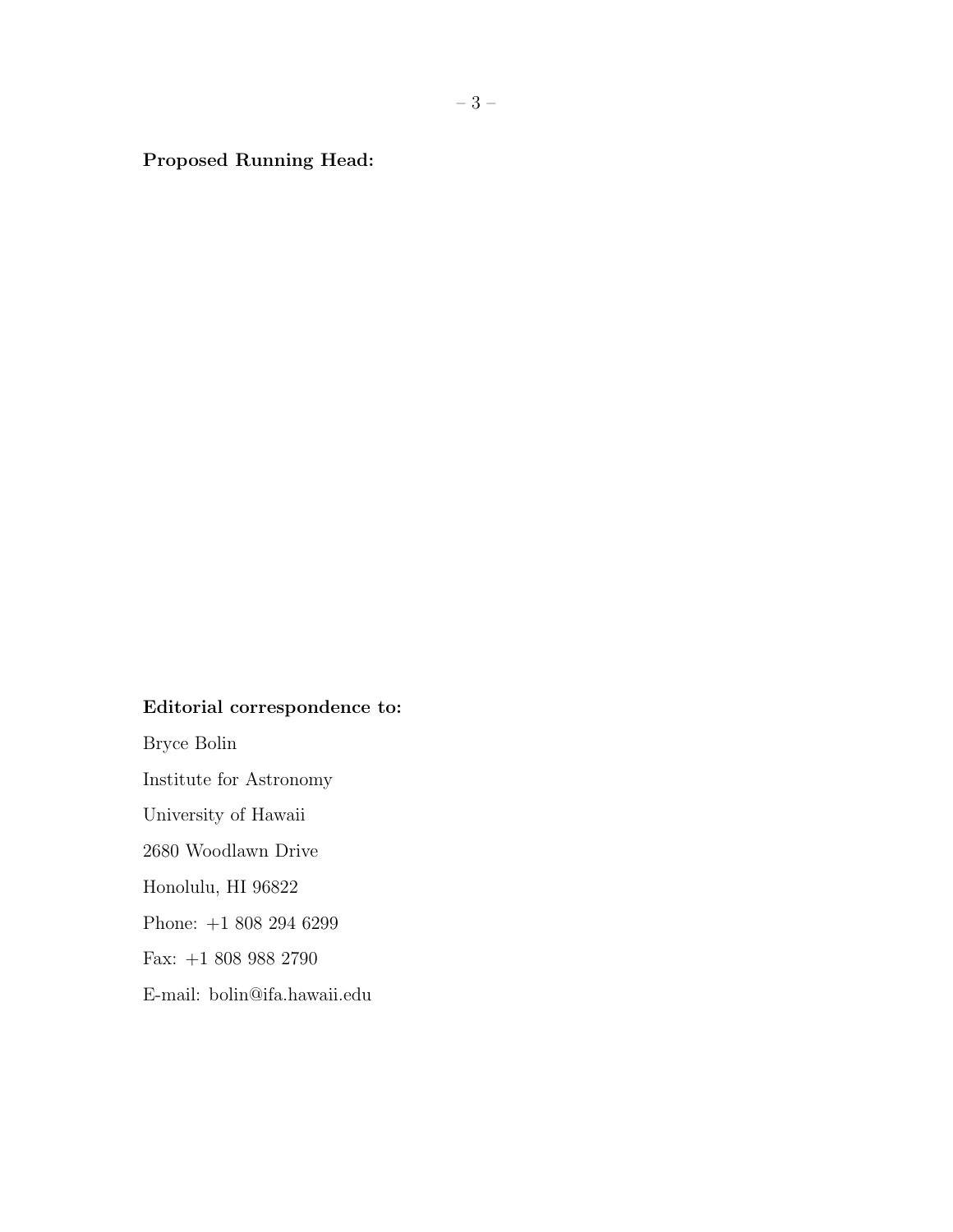### 1. Introduction

Observational evidence suggest that formation of terrestrial and gas-giants planets is a robust process [\(Petigura](#page-10-2) et al. [2013;](#page-10-2) [Cassan](#page-8-1) et al. [2012\)](#page-8-1). Gravitational instability (GI) [\(Boss 1997\)](#page-8-0) and Core accretion  $(CA)$  [\(Pollack](#page-10-3) *et al.* [1996\)](#page-10-3) have each been proposed as mechanism for planetary formation in protoplanetary disks. The later scenario relies on the presence of a sufficient amount of gas to be present in the protoplanetary disk as planetary embryos are grown from submicron-sized dust in order for the accretion of a gaseous envelope to occur. In the process of forming planetary embryos, the formation process must pass through the so-called  $meter - size \ barrier$ . As the dust coagulates into meter-sized bodies, the radial drag as a function of particle size approaches an inflection point where the particles have a tendency to collide with their host star within 100 orbits [\(Blum and Wurm](#page-8-2) [2008\)](#page-8-2). Mutual collisions occur between meter-sized bodies at tens of meters per second due to different sized bodies having different radial velocities and also due to turbulent stirring [\(Dominik](#page-9-2) et al. [2007\)](#page-9-2) which results in their destruction[\(Wurm](#page-11-2) [et al.](#page-11-2) [2005\)](#page-11-2).

The GI scenario in a protoplanetary disk also relies upon the presence of gas when considering the aerodynamic streaming instability as the source of gravitational collapse [\(Johansen](#page-10-0) et al. [2007;](#page-10-0) [Youdin and Goodman 2005\)](#page-11-0). Although the streaming instability forms kilometer-sized planetesimals from meter-sized objects rapidly enough so that they they do not drift into the central star and can withstand collisions, recent numerical experiments [\(Zsom](#page-11-3) et al. [2011;](#page-11-3) [Bai and](#page-8-3) [Stone 2010;](#page-8-3) [Okuzumi](#page-10-4) et al. [2009\)](#page-10-4) suggest that not enough meter-sized objects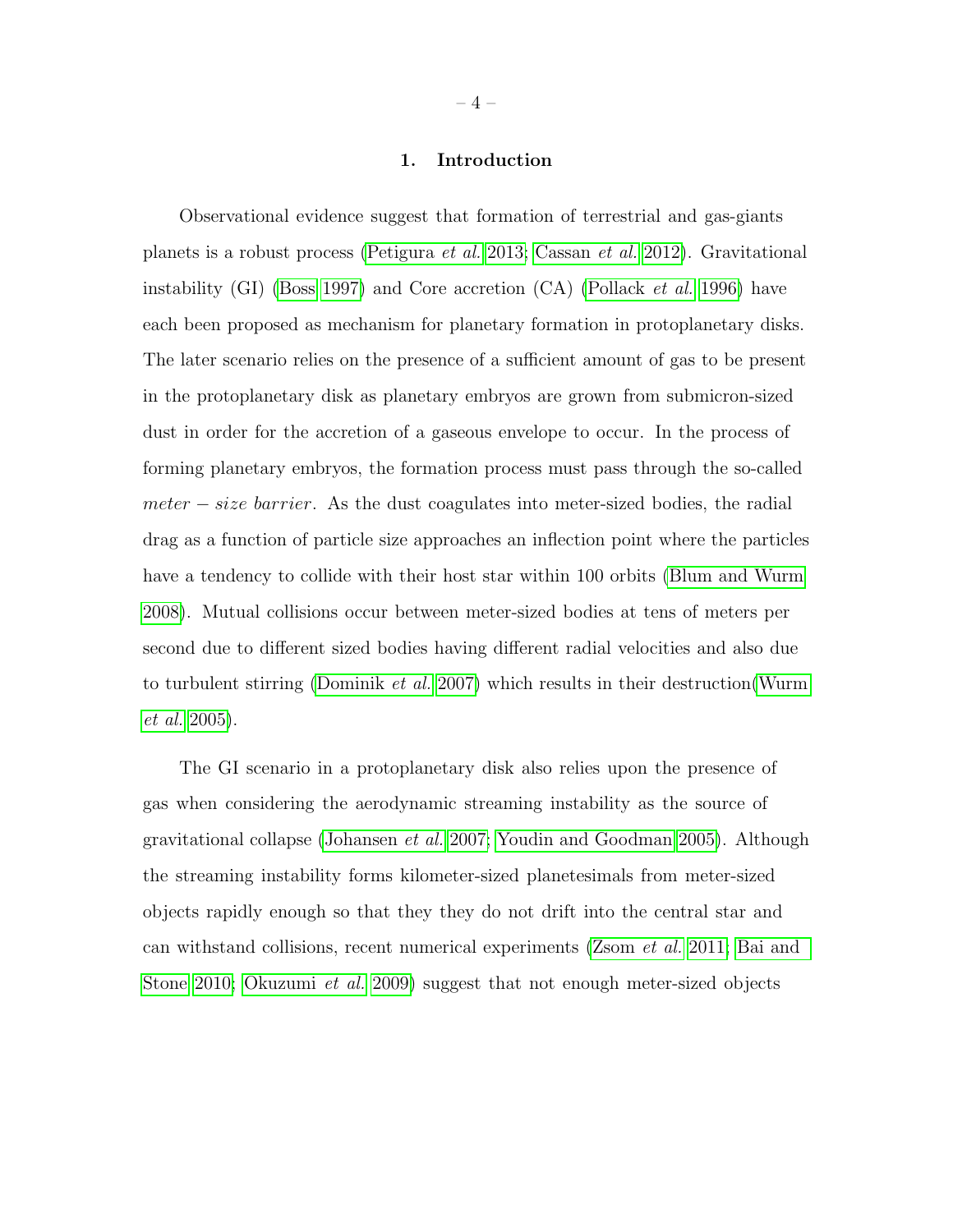form for collapse to occur even under collisionless and laminar disk conditions. [Shi and Chiang 2013](#page-11-4) found that a disk with aerodynamically-coupled dust in the centimeter-size range requires up to four orders of magnitude higher density for collapse to occur than for a disk containing meter-sized objects. A physical example of a disk this dense with cm-size particles would require up to three times the mass of the minimum mass solar nebula (MMSN; [Weidenschilling 1977;](#page-11-5) [Hayashi 1981\)](#page-9-3) and up to four times the solar metallicity. [\(Shariff and Cuzzi 2014\)](#page-11-6) found that the collapse time is on the order of the dynamical time overcoming turbulent shear in that time.

Similar planetary formation processes such as GI could occur in disks devoid of gas such as planetesimal disks. The median age at which stars cease to accrete gas is 3 Myrs [\(Calvet](#page-8-4) et al. [2000\)](#page-8-4). It is reasonable to assume that in some fraction of cases a protoplanetary disk could lose its gas envelope in <1 Myr period after the formation of the planetary nebula where the formation of gas giants is favorable to GI [\(Boss 1998\)](#page-8-5) not forming any major gas planets due to the lack of gas. Studies by [Cuzzi](#page-9-4) et al. [2010](#page-9-4) and [Morbidelli](#page-10-5) et al. [2009](#page-10-5) found that the formation of 100 km-sized planetesimals occurred several million years after the formation of the solar nebular which precluded the formation of Jupiter in the case of the solar system [\(Sco\)](#page-8-6). This suggest that that planetesimal formation can be incomplete well into the median accretion life time of circumstellar gas.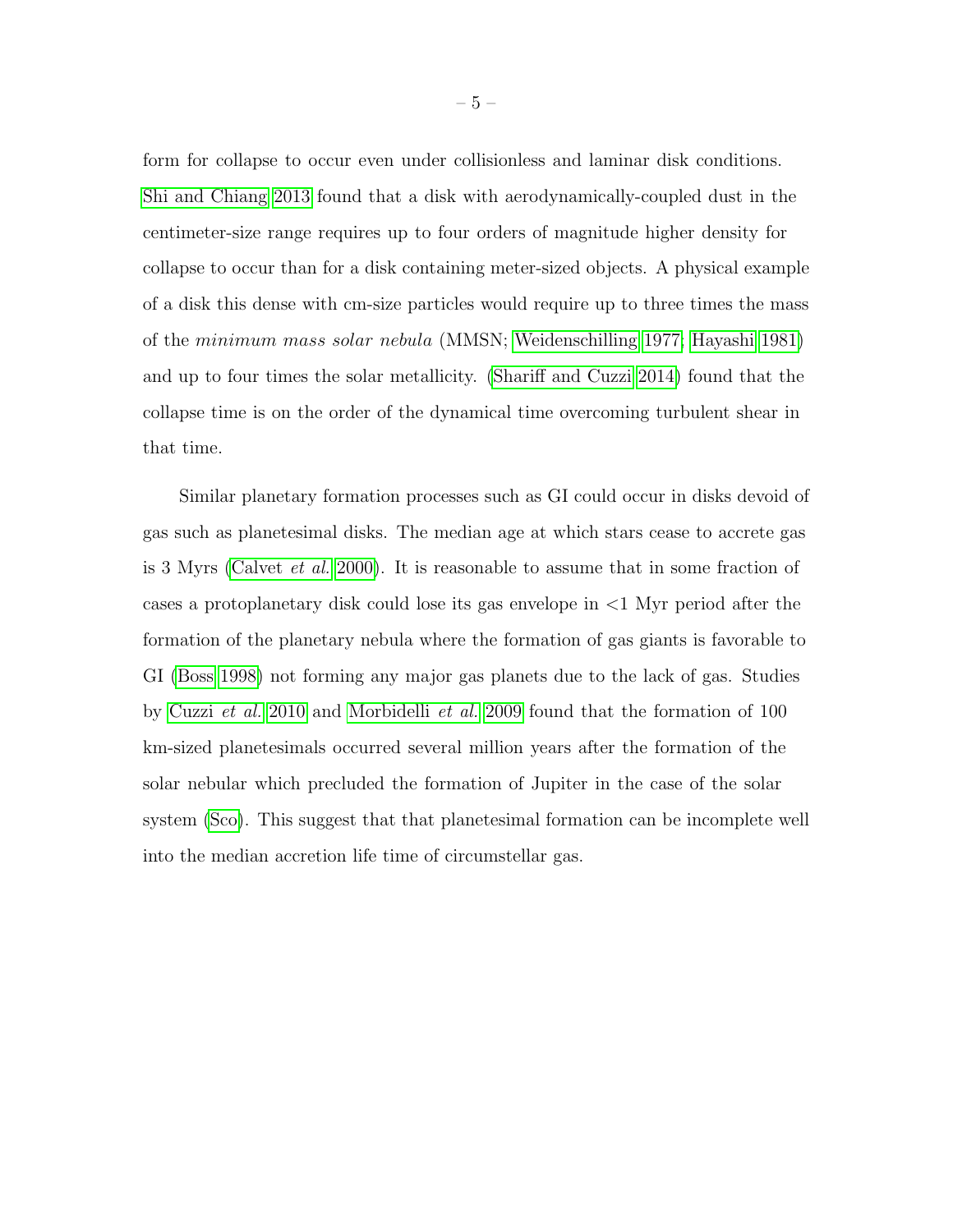## Gravitational instability in a planetesimal disk

How would the onset of collapse occur in a planetesimal disk devoid of gas? One advantage of a planetesimal disk over a gaseous disk is that there is do radial drag and cooling is provided through the inelastic collisions between particles assuming the particles are able to survive the collisions. Collapse should occur if  $\Omega t_{col} \leq 1$ similar to a completely gaseous disk [\(Gammie 2001\)](#page-9-5) where  $\Omega$  is the average orbital frequency of the particles and  $t_{col}$  is the mean collisional time between particles.  $t_{col}$ is defined as

$$
\mathbf{t}_{col} = \frac{1 \rho \mathbf{r}}{3 \Sigma \Omega} \tag{1}
$$

where  $\rho$  is the average particle density, r is the average particle radius,  $\Sigma$  is the local surface density of the disk. We use a value of 20 g cm<sup>-2</sup> for  $\Sigma$  comparable to the mass of solids at 1 au in the MMSN and a value for  $\Omega$  comparable to the value for particles at 1 au.  $\rho$  and r depend on the number of particles in our simulations which we define in section [2.1.](#page-7-0)

We define the stability criterion in therms of the dimensionless quantity

$$
Q = \frac{\sigma_{vel} \Omega}{\pi G \Sigma} \tag{2}
$$

where  $\sigma_{vel}$  is the velocity dispersion of particles in the disk,  $\Omega$  is the average angular frequency of the particles, G is the gravitational constant and  $\Sigma$  is the local surface density of the disk [\(Toomre 1964;](#page-11-1) [Goldreich and Lynden-Bell 1965\)](#page-9-1). We use a value of 20 g cm<sup>-2</sup> for  $\Sigma$  comparable to the mass of solids at 1 au in the MMSN.  $\sigma_{vel}$  is defined as the sum of the x, y and z coordinate velocity dispersion components

$$
\sigma_{vel} = \sqrt{\sigma_{vx}^2 + \sigma_{vy}^2 + \sigma_{vz}^2}
$$
 (3)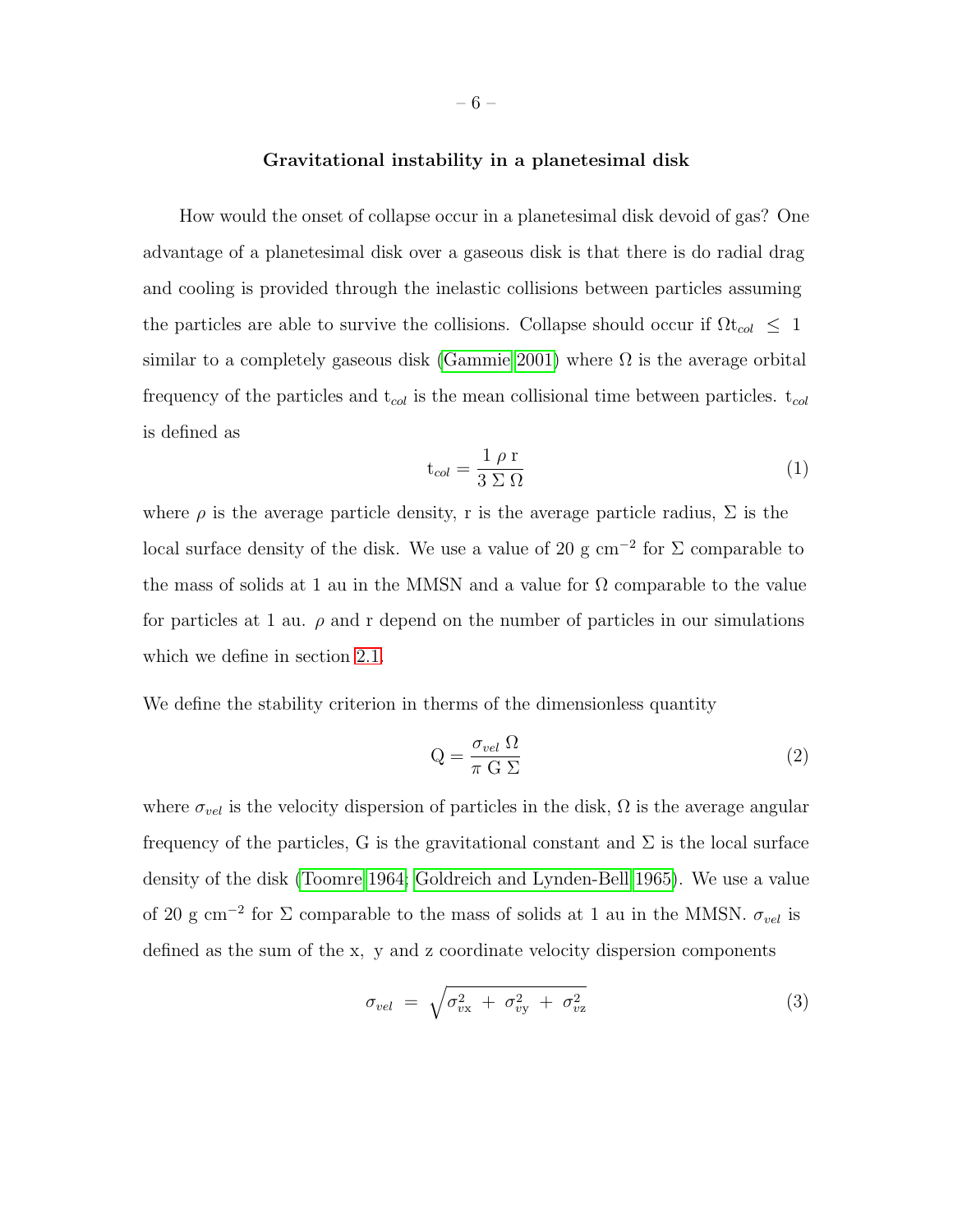The velocity dispersion of the k<sup>th</sup> component,  $\sigma_{v\mathbf{k}}$ , is determined by an incremental algorithm for calculating variance [\(Knuth 1981\)](#page-10-6)

<span id="page-6-0"></span>
$$
\sigma_{vk}^2 = \sum_{i=1}^{N} \frac{\sigma_{vk_{i-1}}^2 + (vk_i - v\bar{k}_{i-1}) (vk_i - v\bar{k}_i)}{N}
$$
(4)

where vk is is the velocity component of the  $k<sup>th</sup>$  coordinate and N is the total number of particles. The sample mean of the  $k<sup>th</sup>$  coordinate's velocity component,  $v\bar{k}$ , for all particles i is

<span id="page-6-1"></span>
$$
\bar{vk}_i = \bar{vk}_{i-1} + \frac{\bar{vk}_i - \bar{vk}_{i-1}}{i}
$$
\n(5)

An exception to eqns. [4](#page-6-0) and [5](#page-6-1) is made for the y component in order to account for shear (?)

$$
\sigma_{vy}^2 = \sum_{i=1}^N \frac{\sigma_{vy_{i-1}}^2 + (vy_i + \frac{3}{2} \Omega x_i - v\bar{y}_{i-1}) (vy_i + \frac{3}{2} \Omega x_i - v\bar{y}_i)}{N}
$$
(6)

$$
\bar{v}y_i = \bar{v}y_{i-1} + \frac{\bar{v}y_i + \frac{3}{2}\Omega x_i - \bar{v}y_{i-1}}{i}
$$
\n(7)

Values of Q  $\gtrsim$  1 represent cases where the random velocities and rotational shear of the particles in the disk overcome their de-stabilizing self-gravity [\(Binney and](#page-8-7) [Tremaine 2008\)](#page-8-7). Our hypothesis is if the collisional rate isn't high enough for  $\Omega t_{col}$  ≤ 1, the disk should cool to  $Q \sim 1$  with transiently collapsing clumps re-exciting one another.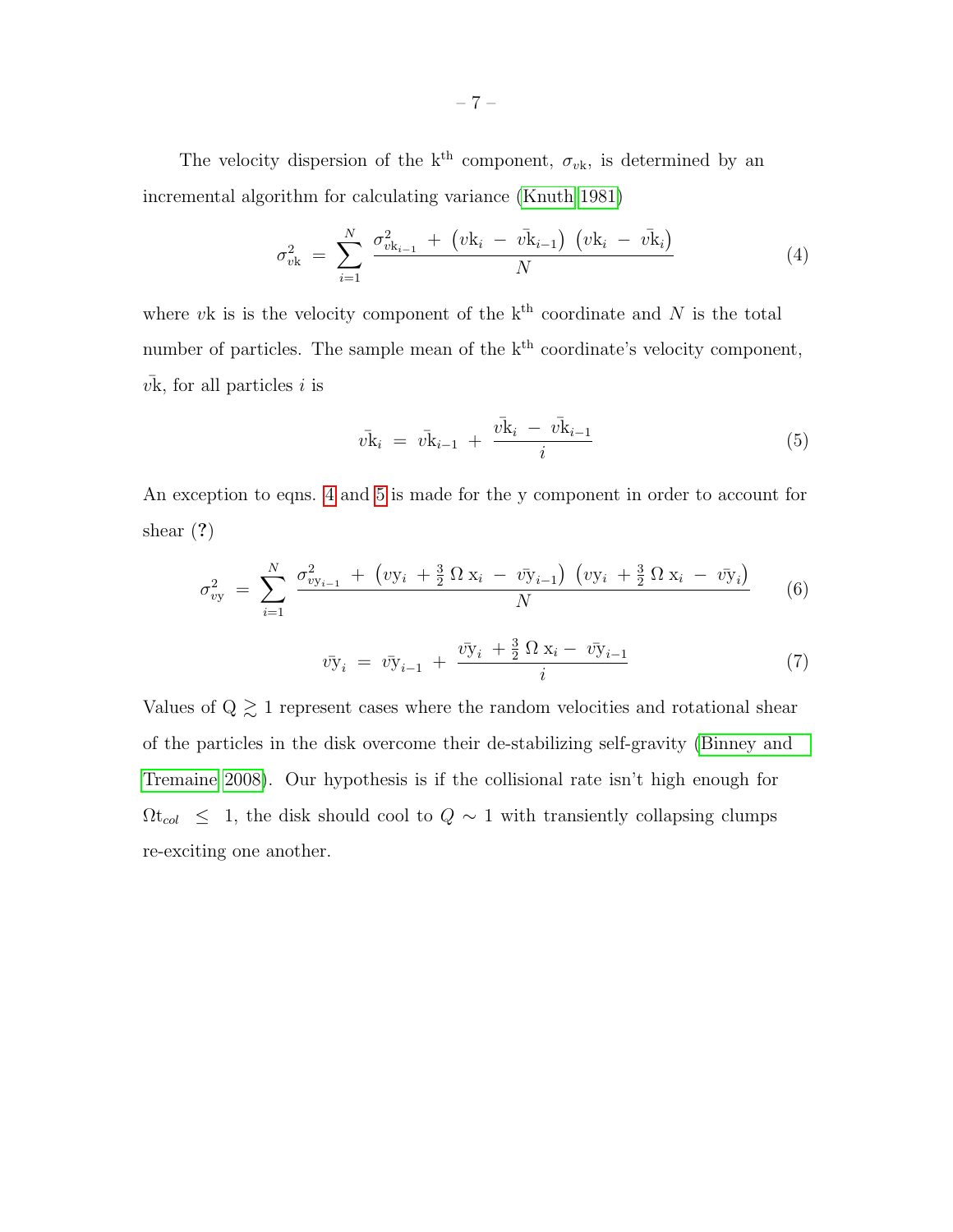# 2. Methods

# 2.1. Code

<span id="page-7-0"></span>We use the REBOUND code, a modular N-body code [\(Rein and Liu 2012\)](#page-10-1) with a symplectic epicyclic integrator [\(Rein and Tremaine 2011\)](#page-10-7) and tree codes for gravitational and collisional calculations [\(Barnes and Hut 1986\)](#page-8-8).

### 3. Results

Our results are summarized in Fig. [1](#page-12-0) and Fig. [2.](#page-13-0) We show that the Q vs  $t_{col}$ cooling curve is invariant with  $t_{col}$  for which there is collapse occurring as the curves approach  $Q \sim 1$ . As the collision time expands to  $\geq 30$  orbits, it becomes less apparent that collapse is occurring as Q approaches 1. For disks with longer collision times > 50 orbits, the two-body interaction between the particles dominates the dynamics within the disk and causes there to be a secular heating trend. 10,000 particles were used in these experiments which gives a relaxation time on the order of days. Increasing the number of particles used would alleviate the trend as this would increase the relaxation time [Binney and Tremaine](#page-8-7) [\(2008\)](#page-8-7).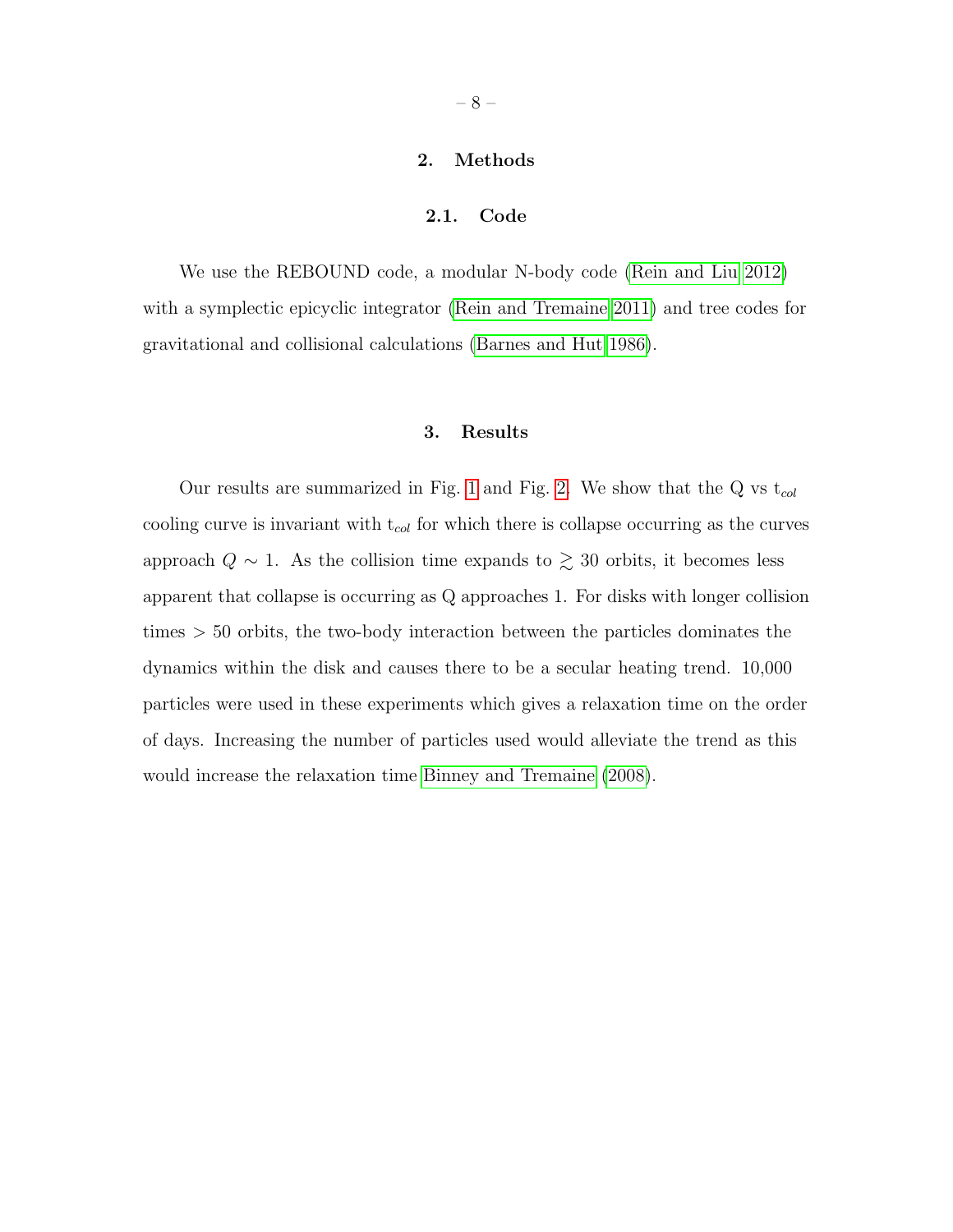#### REFERENCES

- <span id="page-8-6"></span><span id="page-8-3"></span>Bai, X.-N., and J. M. Stone 2010. Dynamics of Solids in the Midplane of Protoplanetary Disks: Implications for Planetesimal Formation. ApJ 722, 1437–1459.
- <span id="page-8-8"></span>Barnes, J., and P. Hut 1986. A hierarchical O(N log N) force-calculation algorithm. Nature 324, 446–449.
- <span id="page-8-7"></span>Binney, J., and S. Tremaine 2008. Galactic Dynamics: Second Edition. Princeton University Press.
- <span id="page-8-2"></span>Blum, J., and G. Wurm 2008. The Growth Mechanisms of Macroscopic Bodies in Protoplanetary Disks. ARA&A 46, 21-56.
- <span id="page-8-0"></span>Boss, A. P. 1997. Giant planet formation by gravitational instability. Science 276, 1836–1839.
- <span id="page-8-5"></span>Boss, A. P. 1998. Astrometric signatures of giant-planet formation. Nature 393, 141–143.
- <span id="page-8-4"></span>Calvet, N., L. Hartmann, and S. E. Strom 2000. Evolution of Disk Accretion. Protostars and Planets IV, 377.
- <span id="page-8-1"></span>Cassan, A., D. Kubas, J.-P. Beaulieu, M. Dominik, K. Horne, J. Greenhill, J. Wambsganss, J. Menzies, A. Williams, U. G. Jørgensen, A. Udalski, D. P. Bennett, M. D. Albrow, V. Batista, S. Brillant, J. A. R. Caldwell, A. Cole,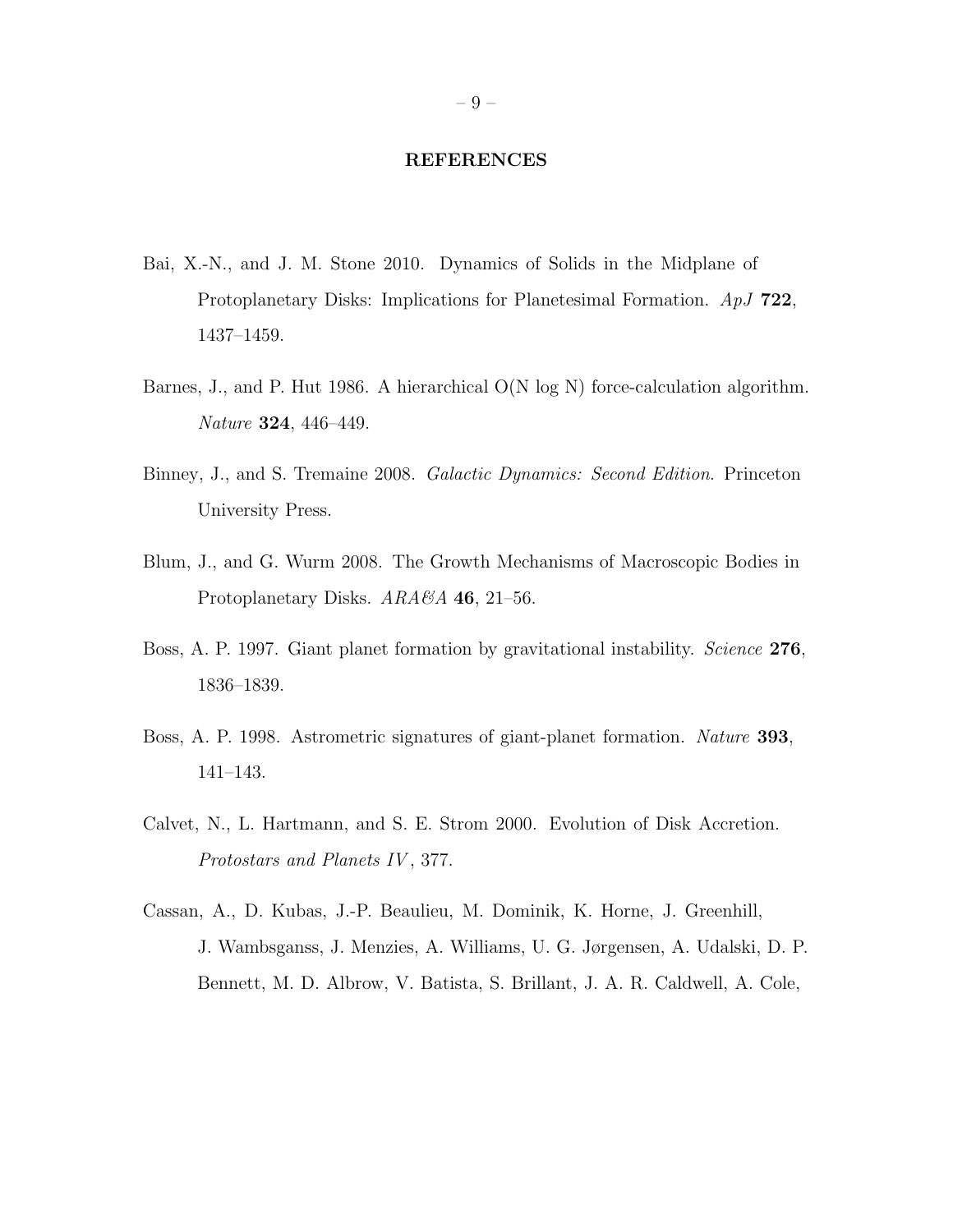C. Coutures, K. H. Cook, S. Dieters, D. D. Prester, J. Donatowicz, P. Fouqué, K. Hill, N. Kains, S. Kane, J.-B. Marquette, R. Martin, K. R. Pollard, K. C. Sahu, C. Vinter, D. Warren, B. Watson, M. Zub, T. Sumi, M. K. Szymański, M. Kubiak, R. Poleski, I. Soszynski, K. Ulaczyk, G. Pietrzyński, and L. Wyrzykowski 2012. One or more bound planets per Milky Way star from microlensing observations. Nature 481, 167–169.

- <span id="page-9-4"></span>Cuzzi, J. N., R. C. Hogan, and W. F. Bottke 2010. Towards initial mass functions for asteroids and Kuiper Belt Objects. Icarus 208, 518–538.
- <span id="page-9-2"></span>Dominik, C., J. Blum, J. N. Cuzzi, and G. Wurm 2007. Growth of Dust as the Initial Step Toward Planet Formation. Protostars and Planets V , 783–800.
- <span id="page-9-0"></span>Durisen, R. H., A. P. Boss, L. Mayer, A. F. Nelson, T. Quinn, and W. K. M. Rice 2007. Gravitational Instabilities in Gaseous Protoplanetary Disks and Implications for Giant Planet Formation. Protostars and Planets V, 607–622.
- <span id="page-9-5"></span>Gammie, C. F. 2001. Nonlinear Outcome of Gravitational Instability in Cooling, Gaseous Disks. ApJ 553, 174–183.
- <span id="page-9-1"></span>Goldreich, P., and D. Lynden-Bell 1965. I. Gravitational stability of uniformly rotating disks. MNRAS 130, 97.
- <span id="page-9-3"></span>Hayashi, C. 1981. Structure of the Solar Nebula, Growth and Decay of Magnetic Fields and Effects of Magnetic and Turbulent Viscosities on the Nebula. Progress of Theoretical Physics Supplement 70, 35–53.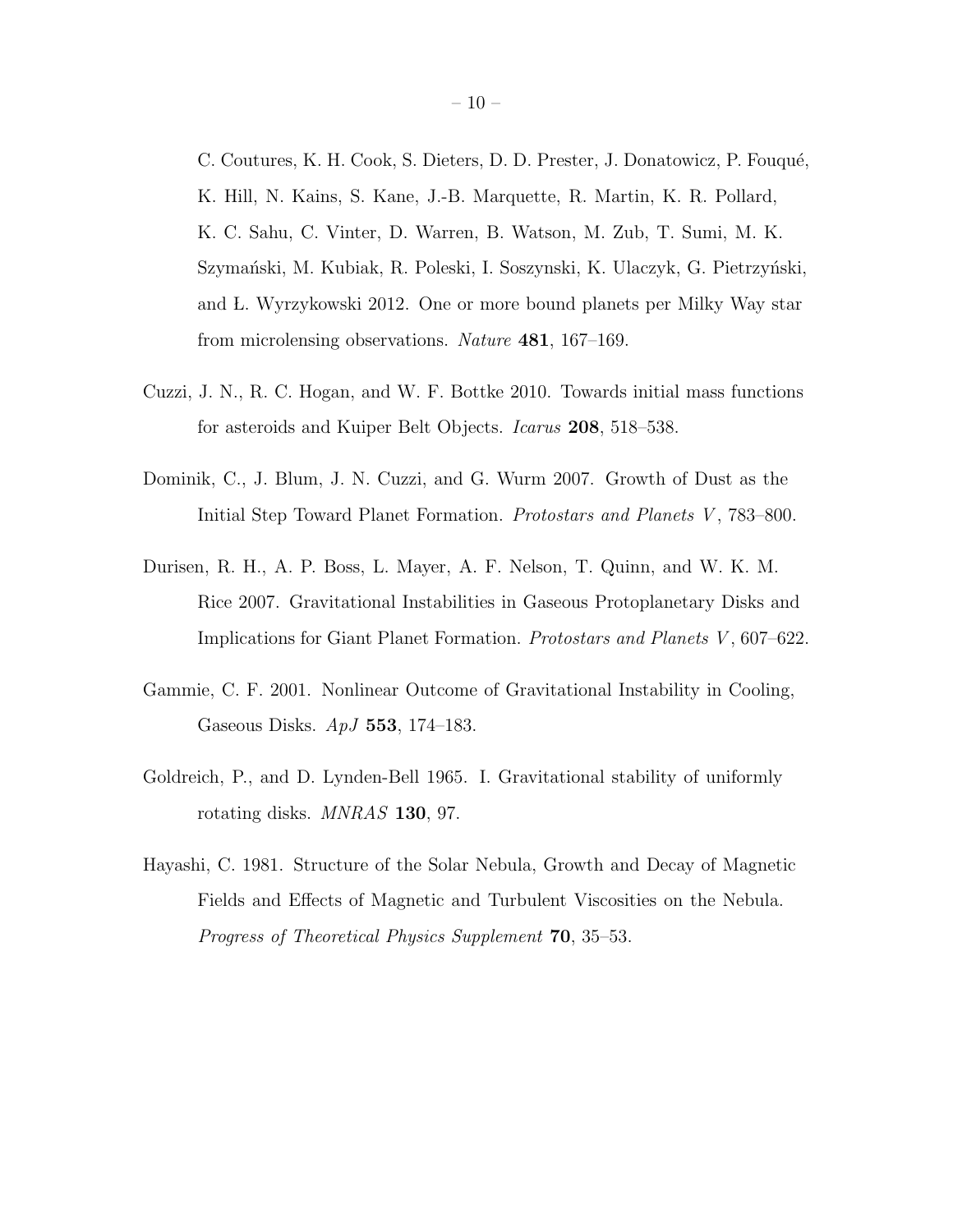- <span id="page-10-0"></span>Johansen, A., J. S. Oishi, M.-M. Mac Low, H. Klahr, T. Henning, and A. Youdin 2007. Rapid planetesimal formation in turbulent circumstellar disks. Nature 448, 1022–1025.
- <span id="page-10-6"></span>Knuth, D. E. 1981. The art of computer programming. Vol.2: Seminumerical algorithms.
- <span id="page-10-5"></span>Morbidelli, A., W. F. Bottke, D. Nesvorný, and H. F. Levison 2009. Asteroids were born big. Icarus 204, 558–573.
- <span id="page-10-4"></span>Okuzumi, S., H. Tanaka, and M.-a. Sakagami 2009. Numerical Modeling of the Coagulation and Porosity Evolution of Dust Aggregates. ApJ 707, 1247–1263.
- <span id="page-10-2"></span>Petigura, E. A., A. W. Howard, and G. W. Marcy 2013. Prevalence of Earth-size planets orbiting Sun-like stars. Proceedings of the National Academy of Science 110, 19273–19278.
- <span id="page-10-3"></span>Pollack, J. B., O. Hubickyj, P. Bodenheimer, J. J. Lissauer, M. Podolak, and Y. Greenzweig 1996. Formation of the Giant Planets by Concurrent Accretion of Solids and Gas. Icarus 124, 62–85.
- <span id="page-10-1"></span>Rein, H., and S.-F. Liu 2012. REBOUND: an open-source multi-purpose N-body code for collisional dynamics.  $A\mathcal{B}A$  537, A128.
- <span id="page-10-7"></span>Rein, H., and S. Tremaine 2011. Symplectic integrators in the shearing sheet. MNRAS 415, 3168–3176.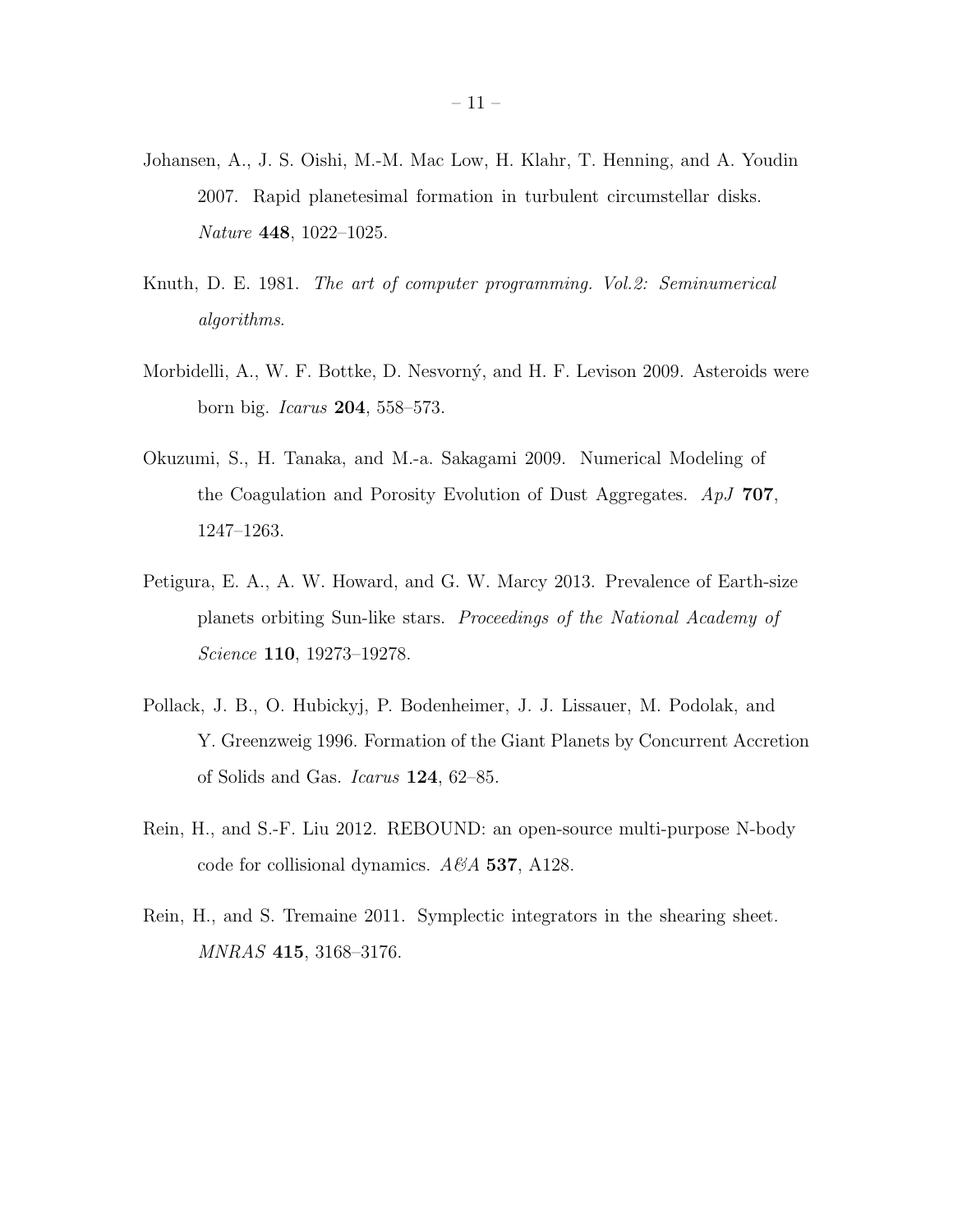- <span id="page-11-6"></span>Shariff, K., and J. N. Cuzzi 2014. Spherically Symmetric Gravitational Collapse of a Clump of Solids in a Gas. ArXiv e-prints.
- <span id="page-11-4"></span>Shi, J.-M., and E. Chiang 2013. From Dust to Planetesimals: Criteria for Gravitational Instability of Small Particles in Gas. ApJ 764, 20.
- <span id="page-11-1"></span>Toomre, A. 1964. On the gravitational stability of a disk of stars.  $ApJ$  139, 1217–1238.
- <span id="page-11-5"></span>Weidenschilling, S. J. 1977. The distribution of mass in the planetary system and solar nebula.  $Ap{\&}SS$  51, 153-158.
- <span id="page-11-2"></span>Wurm, G., G. Paraskov, and O. Krauss 2005. Growth of planetesimals by impacts at 25 m/s. Icarus 178, 253–263.
- <span id="page-11-0"></span>Youdin, A. N., and J. Goodman 2005. Streaming Instabilities in Protoplanetary Disks. ApJ 620, 459–469.
- <span id="page-11-3"></span>Zsom, A., C. W. Ormel, C. P. Dullemond, and T. Henning 2011. The outcome of protoplanetary dust growth: pebbles, boulders, or planetesimals?. III. Sedimentation driven coagulation inside the snowline.  $A\mathscr{B}A$  534, A73.

This manuscript was prepared with the AAS IAT<sub>EX</sub> macros v5.2.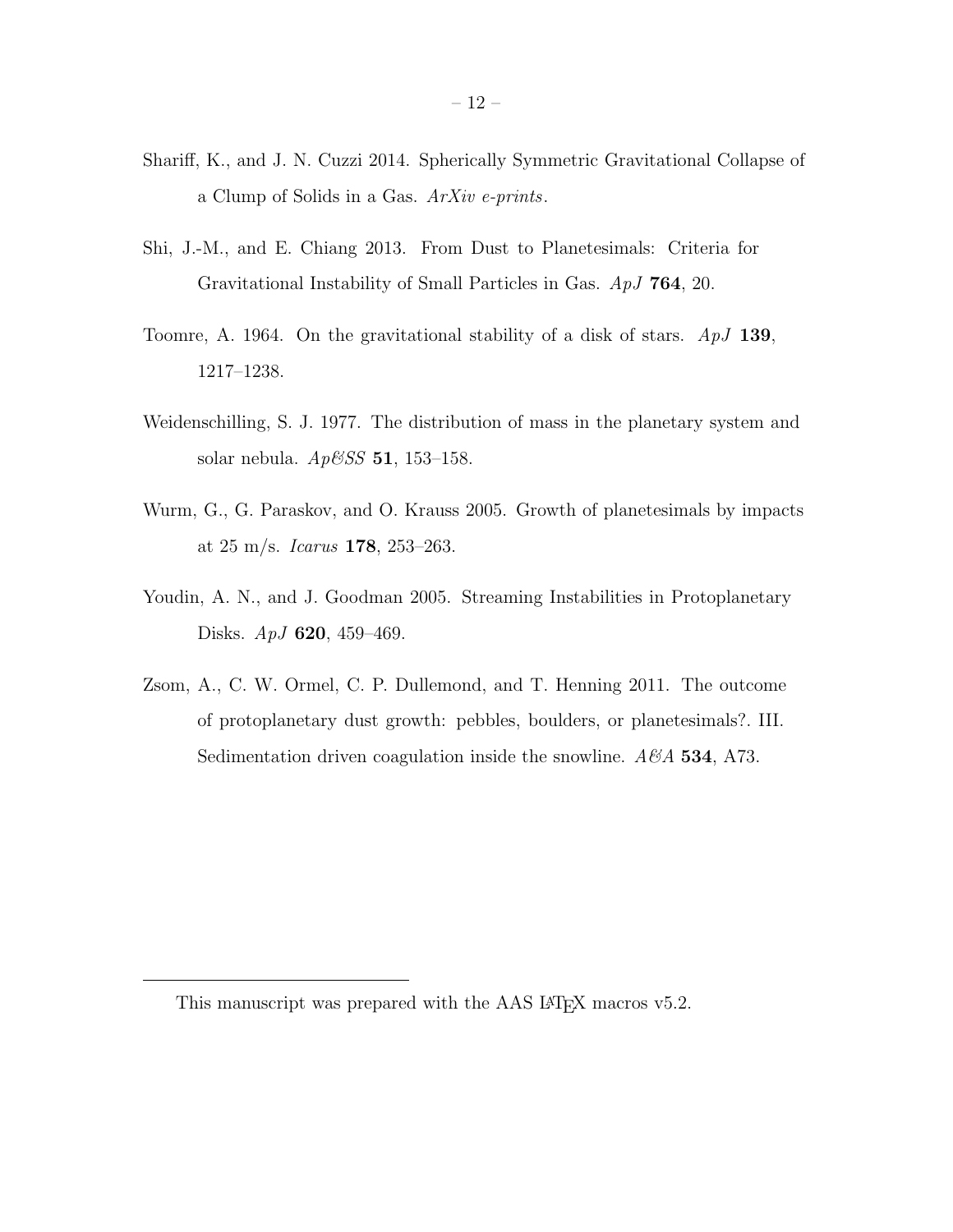

<span id="page-12-0"></span>Fig. 1.— Q vs  $t_{col}$  profile for collision time  $<$  5 orbits.